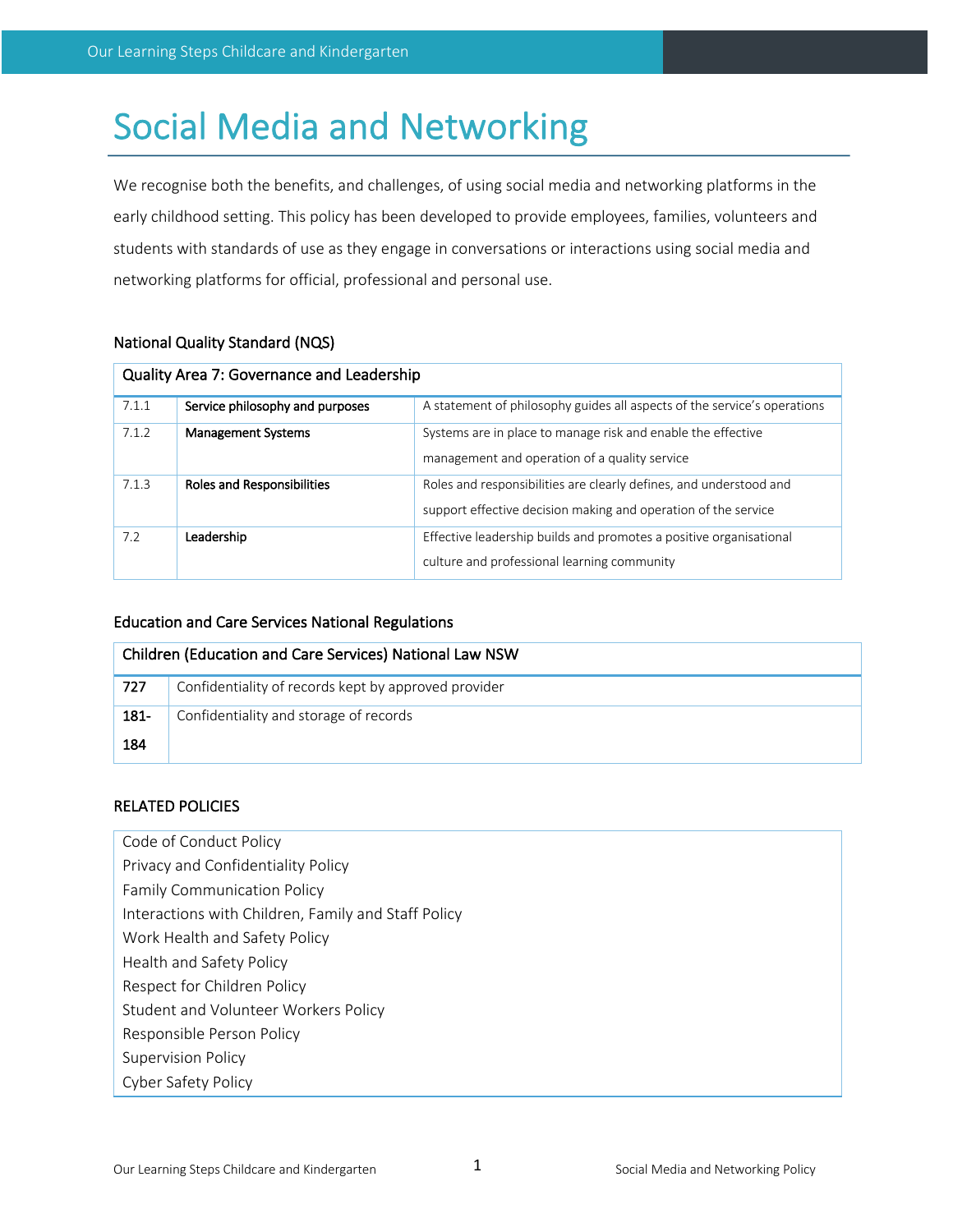## **PURPOSE**

Being part of our Service entails a position of trust and responsibility. We aim to ensure that our Service, children, educators or families are not compromised in any form on social media and networking and that social media and networking usage complies with our Service's philosophy, relevant policies and the code of conduct.

## **SCOPE**

This policy applies to children, families, staff, management and visitors of the Service.

#### IMPLEMENTATION

Social media and networking websites allows registered users to create profiles, upload photos and videos, send messages and keep in touch with friends, family and colleagues. We recognise that there are many advantages in using social media and networking to network within Service operations. It is important to approach usage with caution, through careful and systematic management. Whilst healthy debate provides stimulation, there are guidelines in place to ensure that our Service remains open and welcoming for children, families and staff.

#### Service StoryPark Account

Our Service may have a Facebook account to converse and share information with our families and community, which is administered by the Approved Provider and Nominated Supervisor.

Only current families and staff will have access to the StoryPark app, which is used by express invitation only

#### Privacy

- Staff and Educators must maintain appropriate privacy of families, employees, students, children and volunteers, including when they have obtained permission to publish content publicly.
- Passwords will not be shared without authorisation from management.
- Our Service will remain up to date with any changes to StoryPark, ensuring privacy setting remain up to date.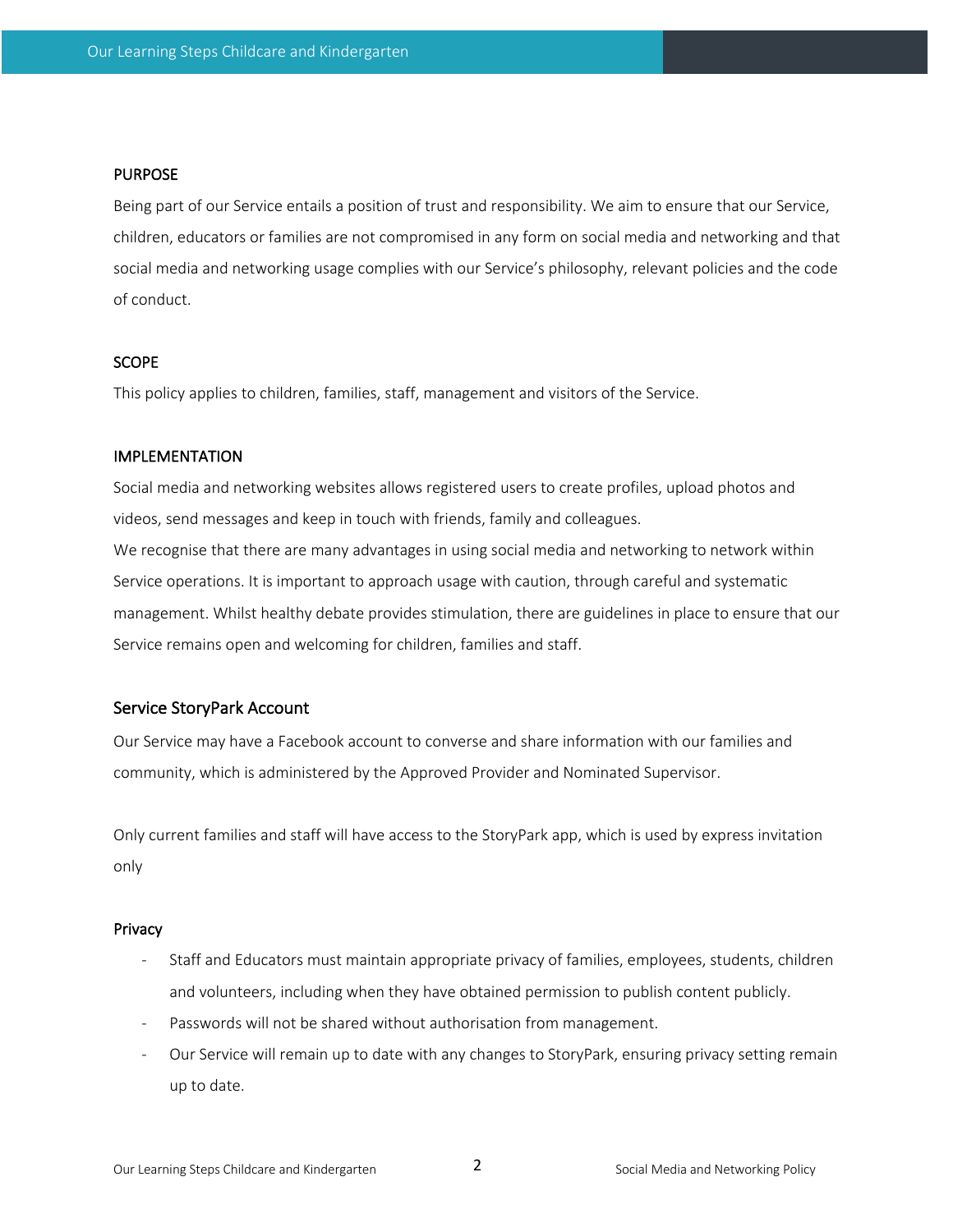- Our Service will gain family permission prior to posting photos of children
- Photos will always remain private.

## The Approved Provider or Nominated Supervisor will:

- Obtain initial authorisation from a child's parents prior to posting any photos of their child to the page
- Ensure personal information about families, children and staff is not posted on-line
- Ensure high privacy settings on the account
- Ensure all passwords are kept confidential
- Regularly scan online content related to the Service to ensure appropriateness
- Adhere to our Grievance Policy and Procedures to investigate any occurrences where a person working at the Service may:
	- Posts photos or information of the Service or children
	- Defames, harasses or bullies any other person who works at the Service, or is connected to the Service.
- Ensure that any staff or educator found guilty of any Facebook misconduct may result in termination of employment.

## Social Media and Networking - The Approved Provider or Nominated Supervisor will:

- Obtain authorisation from a child's parents prior to posting any photos of their child to a page
- Ensure personal information about families, children and staff is not posted on-line
- Ensure high privacy settings on accounts
- Ensure all passwords are kept confidential
- Regularly scan online content related to the Service to ensure appropriateness
- Adhere to our Grievance Policy and Procedures to investigate any occurrences where a person working at the Service may:
	- Posts photos or information of the Service or children
	- Defames, harasses or bullies any other person who works at the Service, or is connected to the Service.
- Ensure that any staff or educator found guilty of any Facebook misconduct may result in termination of employment.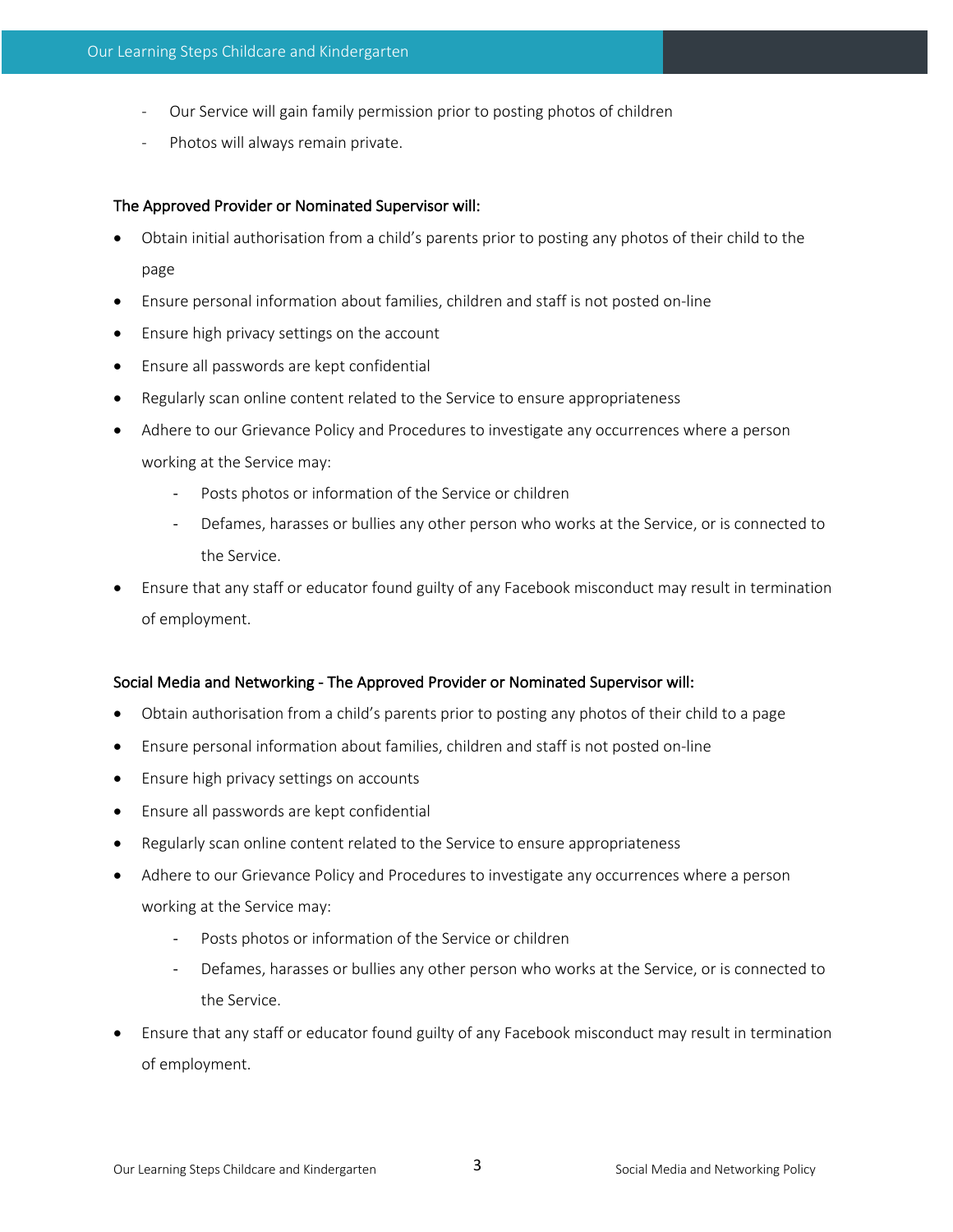The Approved Provider, Nominated Supervisor, educators, staff members, volunteers and students will not:

- Access personal social media and networking accounts on any workplace device.
- Access personal social media and networking accounts whilst educating and caring for children.
- Post any photos taken of the children enrolled at the service on their personal social media and networking accounts.
- Vilify, harass or bully any other person who works at the Service, family or community member connected to the Service.
- Post offensive or derogatory comments or information that could bring their professional standing or that of the Service into disrepute.
- Use their personal camera or phones to take photos or video while at the Service.

# Personal Social Media and Networking Account

Staff members agree not to add a family of the Service as a 'friend' on Facebook. The Service does not recommend staff to add families of the Service as they will be seen still as a representative of the Service and held to the Service's Code of Conduct on all posts to their private wall. It is extremely important not to post information about the Service, children or families on personal social media accounts.

Families are asked to respect that staff may have a personal policy on adding families due to their professional philosophy and are requested to not add staff as friends on their private account.

Educators will adhere to relevant policies, including the code of conduct of the service.

Educators are directed to employment agreements for further information.

## Consequences for inappropriate conduct

For inappropriate conduct to be lawful, there is a need to demonstrate a connection between the behaviour and the employment relationship that:

- Is likely to cause serious damages to the relationship between the employee and employer
- Damages the employer's interest
- Is incompatible with the employee's duties as employee